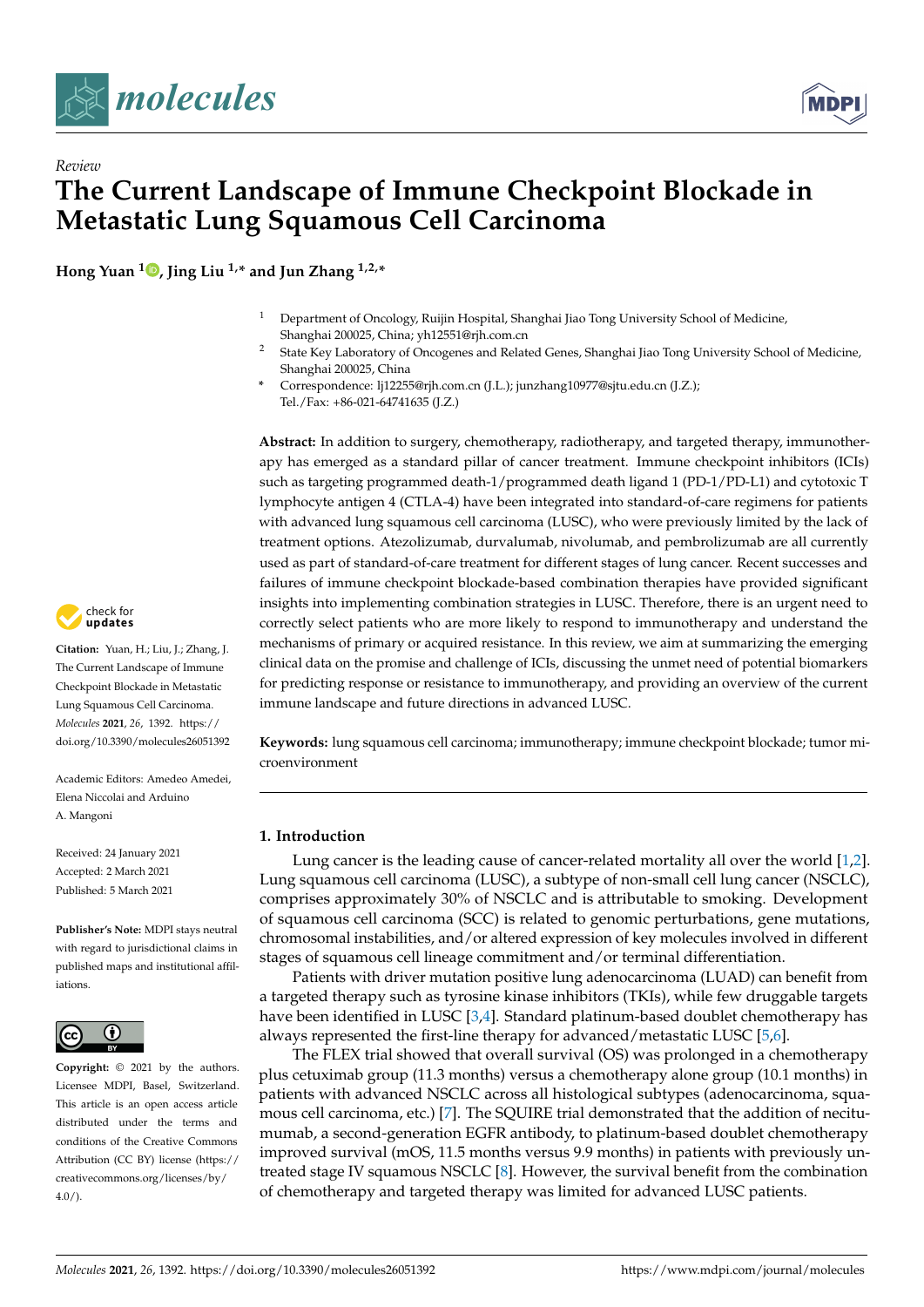Lee J.S. indicated that anti-programmed death-1/programmed death ligand 1 (anti-PD-1/PD-L1) therapy can provide significant survival benefits and a high objective response rate (ORR) for LUSC patients [\[9\]](#page-7-8). The emergence of immune checkpoint inhibitors (ICIs) has revolutionized the standard care of patients with LUSC, previously limited by the lack of treatment selections [\[10\]](#page-7-9). Motivated by this progress, a large number of immunotherapybased studies have currently been implemented worldwide, alone or in combination with other systemic therapies.

In this review, we summarize PD-1/PD-L1 inhibitors in clinical practice (Table [1\)](#page-1-0), recent clinical trials on ICIs in LUSC, and discuss the need for biomarkers for predicting potential response or resistance to immunotherapies.

<span id="page-1-0"></span>**Table 1.** Programmed death-1/programmed death ligand 1 (PD-1/PD-L1) inhibitors were used in clinical practice for lung squamous cell carcinoma (LUSC) patients.

| Drug                        | <b>Target</b> | <b>FDA</b> Indication                                                                                                                                                                                                                                                                                                                          | <b>EMA</b> Indication                                                                                                                                                                                                                                                                                                                                     | <b>NMPA</b> Indication                                                                                                                                                                                                                                                                                                                                                        |
|-----------------------------|---------------|------------------------------------------------------------------------------------------------------------------------------------------------------------------------------------------------------------------------------------------------------------------------------------------------------------------------------------------------|-----------------------------------------------------------------------------------------------------------------------------------------------------------------------------------------------------------------------------------------------------------------------------------------------------------------------------------------------------------|-------------------------------------------------------------------------------------------------------------------------------------------------------------------------------------------------------------------------------------------------------------------------------------------------------------------------------------------------------------------------------|
| Pembrolizumab<br>(Keytruda) | $PD-1$        | Pembrolizumab plus<br>standard chemotherapy<br>(carboplatin and either<br>paclitaxel or nab-paclitaxel)<br>for first-line treatment in<br>patients with metastatic<br>LUSC;<br>Approved for treatment of<br>advanced or metastatic<br>NSCLC patients with<br>disease progression after<br>platinum-based<br>chemotherapy and PD-L1<br>positive | Approved for first-line<br>treatment of metastatic<br>NSCLC patients with<br>PD-L1 TPS $\geq$ 50%, without<br>a sensitizing EGFR<br>mutation or ALK<br>translocation;<br>Approved for treatment of<br>locally advanced or<br>metastatic NSCLC patients<br>with PD-L1 TPS $\geq$ 1%, and<br>disease progression<br>during/after first-line<br>chemotherapy | Approved for first-line<br>treatment of locally<br>advanced or metastatic<br>NSCLC patients with<br>PD-L1 TPS $\geq$ 1%, without a<br>sensitizing EGFR mutation<br>or ALK translocation;<br>Pembrolizumab plus<br>standard chemotherapy<br>(carboplatin and either<br>paclitaxel or nab-paclitaxel)<br>for first-line treatment in<br>patients with metastatic<br><b>LUSC</b> |
| Nivolumab<br>(Opdivo)       | $PD-1$        | Approved for treatment of<br>patients with previously<br>treated advanced NSCLC<br>whose disease progression<br>during/after<br>platinum-based doublet<br>chemotherapy                                                                                                                                                                         | Approved for treatment of<br>patients with locally<br>advanced or metastatic<br>NSCLC whose disease<br>progression during/after<br>chemotherapy                                                                                                                                                                                                           | Approved for second-line<br>or late-line treatment of<br>patients with locally<br>advanced or metastatic<br>NSCLC without a<br>sensitizing EGFR mutation<br>or ALK translocation, and<br>disease progression<br>during/after<br>platinum-based doublet<br>chemotherapy                                                                                                        |
| Tislelizumab<br>(TIZLEIO)   | $PD-1$        | NA                                                                                                                                                                                                                                                                                                                                             | NA                                                                                                                                                                                                                                                                                                                                                        | Tislelizumab plus standard<br>chemotherapy (carboplatin<br>and paclitaxel) for first-line<br>treatment of locally<br>advanced or metastatic<br>LUSC patients                                                                                                                                                                                                                  |
| Atezolizumab<br>(Tecentriq) | PD-L1         | Approved for treatment of<br>patients with metastatic<br>NSCLC whose disease<br>progression during or after<br>platinum-based<br>chemotherapy                                                                                                                                                                                                  | Approved for treatment of<br>patients with locally<br>advanced or metastatic<br>NSCLC whose disease<br>progression during/after<br>chemotherapy                                                                                                                                                                                                           | <b>NA</b>                                                                                                                                                                                                                                                                                                                                                                     |

Abbreviations: PD-1, programmed death-1; PD-L1, programmed death ligand 1; LUSC, lung squamous cell carcinoma; FDA, Food and Drug Administration; EMA, European Medicines Agency; NMPA, National Medical Products Administration; NSCLC, non-small cell lung cancer; TPS, tumor proportion score; EGFR, epidermal growth factor receptor; ALK, anaplastic lymphoma kinase; NA, not available.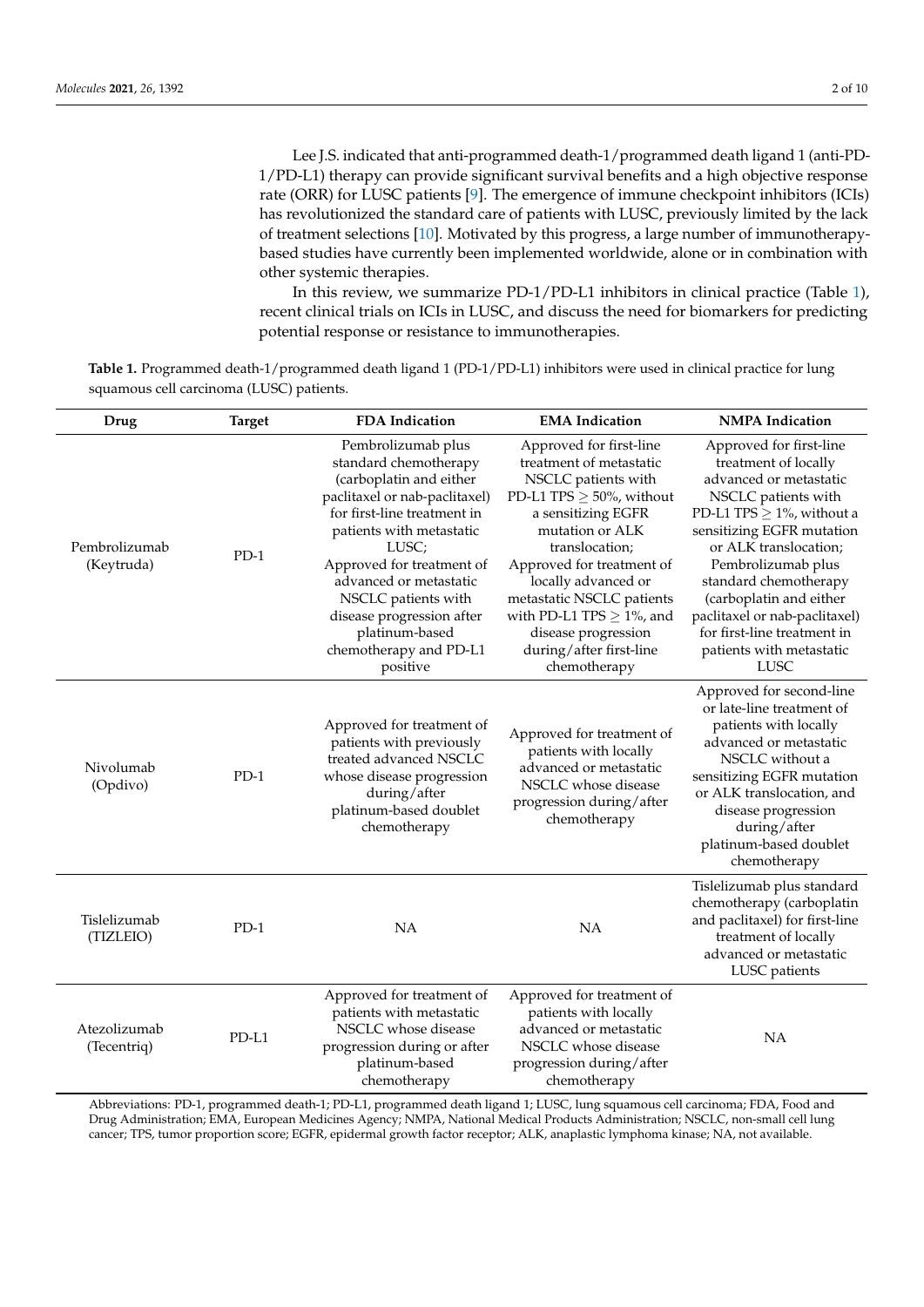## **2. Immune Checkpoint Inhibitors (ICIs) in Advanced Lung Squamous Cell Carcinoma (LUSC) after First-Line Therapy Failure**

Immunotherapy is widely used in the care of patients with NSCLC, and multiple standard-of-care (SOC) regimens are approved in metastatic LUSC (Table [2\)](#page-2-0). Studies such as KeyNote-010 [\[11\]](#page-7-10), CheckMate 017 [\[12–](#page-7-11)[14\]](#page-7-12) /078 [\[15\]](#page-7-13), POPLAR [\[16\]](#page-7-14), and OAK [\[17](#page-8-0)[,18\]](#page-8-1) have proven that ICIs can improve the prognosis of patients with advanced NSCLC, bringing about a new alternative for second-line treatment.

<span id="page-2-0"></span>

| <b>Trials</b> | CheckMate 017             | <b>CheckMate 078</b>                 | KeyNote 010                           | <b>POPLAR</b>                        | OAK                                  |
|---------------|---------------------------|--------------------------------------|---------------------------------------|--------------------------------------|--------------------------------------|
| Histology     | <b>LUSC</b>               | <b>NSCLC</b>                         | NSCLC (TPS $\geq$<br>$1\%)$           | <b>NSCLC</b>                         | <b>NSCLC</b>                         |
| Treatment     | Nivolumab                 | Divolumab                            | Pembrolizumab                         | Atezolizumab                         | Atezolizumab                         |
| Comparison    | Docetaxel                 | Docetaxel                            | Docetaxel                             | Docetaxel                            | Docetaxel                            |
| ORR           | $20\%$ vs. $8\%$          | $16.6\%$ vs. $4.2\%$                 | $19\%$ vs. $10\%$                     | NΑ                                   | $14\%$ vs. $13\%$                    |
| mOS           | $9.2 \text{ m}$ vs. 6.0 m | $12.0 \text{ m}$ vs. $9.6 \text{ m}$ | $12.7 \text{ m}$ vs. $10.4 \text{ m}$ | $12.6$ m vs. $9.7$ m                 | $13.8 \text{ m}$ vs. $9.6 \text{ m}$ |
| Squamous      |                           | $12.3 \text{ m}$ vs. $7.9 \text{ m}$ |                                       | $10.1 \text{ m}$ vs. $8.6 \text{ m}$ | 8.9 m vs. 7.7 m                      |
| Non-squamous  |                           | $11.9$ m vs. $10.2$ m                |                                       | $15.5$ m vs. $10.9$ m                | 15.6 m vs. 11.2 m                    |
| OS HR         | $0.59(0.44 - 0.79)$       | $0.68(0.52-0.90)$                    | $0.71(0.58 - 0.88)$                   | $0.73(0.53 - 0.99)$                  | $0.73(0.62 - 0.87)$                  |

**Table 2.** The second-line clinical trials of anti-PD-1/PD-L1 in metastatic LUSC.

Abbreviations: PD-1, programmed death-1; PD-L1, programmed death ligand 1; LUSC, lung squamous cell carcinoma; NSCLC, non-small cell lung cancer; TPS, tumor proportion score; ORR, objective response rate; mOS, median overall survival; HR, hazard ratio.

> Studies have evaluated single agent PD-1/PD-L1 blockade in previously treated, advanced NSCLC and have demonstrated improved efficacy over standard chemotherapy with docetaxel. Nivolumab, pembrolizumab, and atezolizumab were approved based on the results of CheckMate 017 [\[12\]](#page-7-11), KeyNote-010 [\[11\]](#page-7-10), and OAK [\[17](#page-8-0)[,18\]](#page-8-1), respectively. Compared with that in chemotherapy, the hazard ratio (HR) for the OS of ICIs ranged from 0.59 to 0.73. Importantly, the significant improvement in the OS came with notable reductions in toxicity. The incidence of severe or life-threatening adverse events (grade 3 or higher) ranged from 7% to 15% with ICIs versus 35% to 55% as compared with docetaxel.

### **3. ICIs in Advanced LUSC in First-Line Treatment**

Treatment with PD-1/PD-L1 blockade has now become the front-line therapy in patients with lung cancer (Table [3\)](#page-3-0). In the KeyNote-024 study [\[19\]](#page-8-2), patients with PD-L1 high expression, tumor proportion score (TPS) > 50%, and without targetable alterations in epidermal growth factor receptor (EGFR) or anaplastic lymphoma kinase (ALK) were randomized to receive either pembrolizumab or platinum-based doublet chemotherapy. The median progression-free survival (PFS) was significantly longer in the pembrolizumab group than that of standard platinum-based doublet chemotherapy (10.3 vs. 6 months, HR 0.50, 95% CI 0.37–0.68,  $p < 001$ ). From longer term follow-up data, the median OS for the pembrolizumab group was 30 months as compared with 14.2 months in the chemotherapy group (HR 0.49, 95% CI 0.34–0.69).

For those patients who may not tolerate chemotherapy and have PD-L1 expression (TPS  $> 1\%$ ), single-agent pembrolizumab may be taken into consideration based on KeyNote-042 [\[20\]](#page-8-3), although the benefit of this approach was largely driven by patients with high expression of PD-L1.

In KeyNote-407 study [\[21\]](#page-8-4), patients were randomized to a chemotherapy backbone of carboplatin and investigator's choice of either paclitaxel or nanoparticle-bound paclitaxel plus pembrolizumab or placebo. The median OS was 15.9 months with pembrolizumab plus chemotherapy versus 11.3 months with placebo plus chemotherapy (HR for death, 0.64, 95% CI 0.49–0.85,  $p < 001$ ). This combination is applicable to patients with either squamous or non-squamous cell carcinoma regardless of PD-L1 expression level.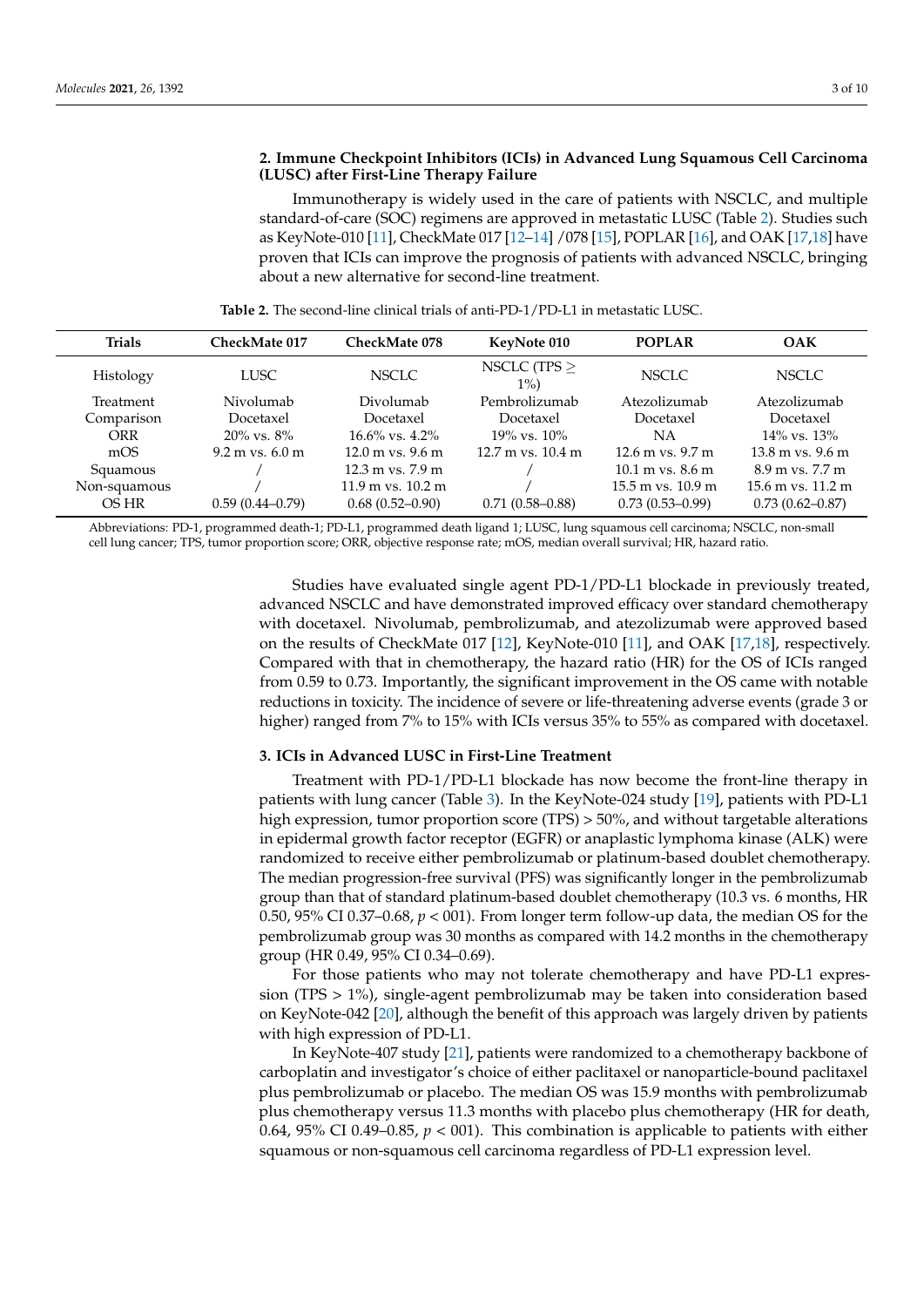<span id="page-3-0"></span>

| <b>Trials</b>    | <b>ORIENT-12</b>                                       |                                                     |                                           | <b>RATIONALE 307</b>                              |                           | KeyNote-407                                                               |                                                  | <b>IMpower 131</b>                                |                                   |
|------------------|--------------------------------------------------------|-----------------------------------------------------|-------------------------------------------|---------------------------------------------------|---------------------------|---------------------------------------------------------------------------|--------------------------------------------------|---------------------------------------------------|-----------------------------------|
| <b>Histology</b> | <b>LUSC</b>                                            |                                                     |                                           | <b>LUSC</b>                                       |                           | <b>LUSC</b>                                                               |                                                  | <b>LUSC</b>                                       |                                   |
| Group<br>N       | Experimental<br>Group<br>179                           | Control<br>Group<br>178                             | Experimental<br>Group A<br>120            | Experimental<br>Group B<br>119                    | Control<br>Group<br>121   | Experimental<br>Group<br>278                                              | Control<br>Group<br>281                          | Experimental<br>Group<br>343                      | Control<br>Group<br>340           |
| Treatment        | Sintilimab<br>gemcitabine<br>cisplatin/<br>carboplatin | Placebo<br>gemcitabine<br>cisplatin/<br>carboplatin | Tislelizumab<br>carboplatin<br>paclitaxel | Tislelizumab<br>carboplatin<br>nab-<br>paclitaxel | Carboplatin<br>paclitaxel | Pembrolizumab Placebo<br>carboplatin<br>paclitaxel/<br>nab-<br>paclitaxel | carboplatin<br>paclitaxel/<br>nab-<br>paclitaxel | Atezolizumab<br>carboplatin<br>nab-<br>paclitaxel | Carboplatin<br>nab-<br>paclitaxel |
| <b>ORR</b>       | 44.7%                                                  | 35.4%                                               | 73.0%                                     | 75.0%                                             | 50.0%                     | 62.6%                                                                     | 38.4%                                            | 49.7%                                             | 41.0%                             |
| mDoR             |                                                        |                                                     | 8.2 m                                     | 8.6 m                                             | 4.2 m                     | 8.8 <sub>m</sub>                                                          | 4.9 <sub>m</sub>                                 | $7.3 \text{ m}$                                   | 5.2 m                             |
| mPFS             | 5.5 <sub>m</sub>                                       | 4.9 <sub>m</sub>                                    | 7.6 m                                     | 7.6 m                                             | 5.5 m                     | 6.4 m                                                                     | 4.8 <sub>m</sub>                                 | 6.3 m                                             | 5.6 <sub>m</sub>                  |
| <b>PFS HR</b>    | 0.54                                                   |                                                     | 0.52                                      | 0.48                                              |                           | 0.56                                                                      |                                                  | 0.71                                              |                                   |
| mOS              | NA                                                     | NA                                                  | NΑ                                        | NΑ                                                | NA                        | 15.9 <sub>m</sub>                                                         | $11.3 \text{ m}$                                 | $14.2 \text{ m}$                                  | 13.5 <sub>m</sub>                 |
| OS HR            | 0.57                                                   |                                                     |                                           |                                                   |                           | 0.64                                                                      |                                                  | 0.88                                              |                                   |

**Table 3.** The first-line clinical trials of immune checkpoint blockers in advanced LUSC.

Abbreviations: LUSC, lung squamous cell carcinoma; ORR, objective response rate; mDoR, median duration of response; mPFS, median progression-free survival; HR, hazard ratio; mOS, median overall survival; NA, not available.

> IMpower 131 study [\[22\]](#page-8-5) revealed that atezolizumab in combination with carboplatin and nab-paclitaxel  $(A + \text{CnP})$  as first-line treatment, significantly improved PFS as compared with chemotherapy alone in patients with stage IV squamous NSCLC, but the OS was similar among  $A + CP$  (atezolizumab+ carboplatin+ paclitaxel),  $A + CnP$ , and  $CnP$ (carboplatin + nab-paclitaxel) arms.

> Front-line nivolumab plus ipilimumab was compared with chemotherapy in the Check-Mate 227 trial [\[23](#page-8-6)[–25\]](#page-8-7) and the results indicated that chemotherapy free might be an option for patients who showed intolerance to chemotherapy and were not optimal candidates for single-agent anti-PD-1/PD-L1 therapy. This study enrolled patients with advanced, metastatic NSCLC stratified by PD-L1 expression  $\geq$ 1% versus <1% and randomized 1:1:1 to nivolumab plus ipilimumab, nivolumab alone, or platinum doublet chemotherapy. An earlier report of the first co-primary endpoint of the study highlighted high tumor mutational burden (TMB)  $(210 \text{ mutations/Mb})$  as a biomarker predicting longer PFS with combination immunotherapy; however, this result did not persist in the OS analysis. In the second co-primary endpoint, across PD-L1 expression levels, the median OS was longer in the immunotherapy group than that in the chemotherapy group. Specifically, in patients with PD-L1 expression (TPS  $\geq$  1%), the median OS was 17.1 months (95% CI, 15.0–20.1 months) with nivolumab plus ipilimumab versus 14.9 months (95% CI, 12.7–16.7 months) with chemotherapy, whereas in the PD-L1 < 1% group, the median OS was 17.2 months (95% CI, 12.8–22.0 months) versus 12.2 months (95% CI, 9.2–14.3 months), respectively.

#### **4. Immune Checkpoint Blockade-Based Combination Strategies**

PD-L1 and programmed death ligand 2 (PD-L2) are ligands of PD-1 and the interaction of PD-L1 or PD-L2 with PD-1 results in T cell suppression. The affinity of PD-L2/PD-1 is 2~6-fold higher than the interaction of PD-L1/PD-1 [\[26\]](#page-8-8). Additionally, the binding of PD-L1 to the cluster of differentiation 80 (CD80) on activated T cells can inhibit T cell activity. Conversely, PD-L2 can interact with repulsive guidance molecule B (RGMB) receptor, a co-receptor for bone morphogenetic protein (BMP), resulting in the activation of T cells [\[27\]](#page-8-9).

PD-1 antibodies can block PD-1/PD-L1 and PD-1/PD-L2 pathways but leave the PD-L1/CD80 axis unaffected, leading to the inhibition of T cell activation. In addition, anti-PD-1 indirectly enhances PD-L2/RGMB interaction, resulting in the improvement of T cell-mediated anti-tumor immune response. Unlike the PD-1 antibodies, the PD-L1 antibodies also block the PD-1/PD-L1 and PD-L1/CD80 axes but leave the PD-L2/PD-1 axis unaffected, leading to tumor immune escape [\[28\]](#page-8-10). Such evolving knowledge of the biochemical and signaling effects will shed light on the molecular mechanisms of PD-1 checkpoint blockade-responsive patients and guide the design of combination therapies to modulate PD-1 and its downstream targets.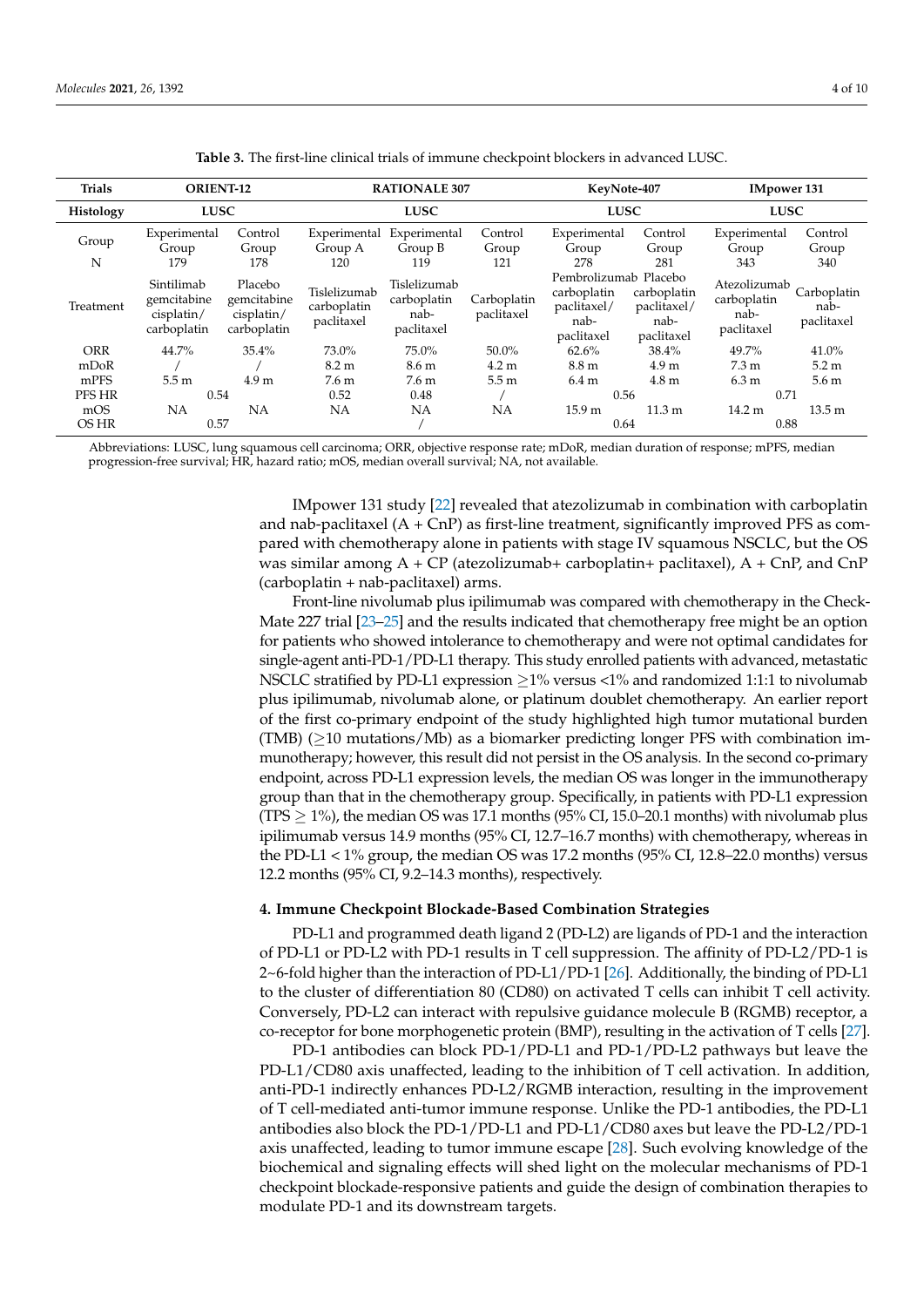Immune checkpoint blockers activate effector T cells, which in turn facilitate the normalization of tumor blood vessels. The tumor vascular normalization promotes effector T cells infiltration into tumors and improves their function, leading to the enhancement of antitumor immunity [\[29\]](#page-8-11). This feedback loop between immune reprogramming and tumor vascular normalization reinforces itself, ultimately promoting immune-mediated tumor eradication [\[30\]](#page-8-12). The immune reprogramming-tumor vasculature crosstalk provides us with a rationale for combination approaches using immunotherapy and antiangiogenic therapy [\[31\]](#page-8-13).

Clinical trials combining PD-1/PD-L1 blockade with cytotoxic therapy or with other ICI strategies have shown higher response rates at the risk of higher toxicity. According to the CheckMate 227 study, nivolumab plus ipilimumab was an option for first-line treatment of advanced NSCLC without driver mutations in patients with PD-L1 TPS  $\geq$  1%. However, there is no head-to-head comparison of anti-PD-1 plus chemotherapy versus anti-PD-L1 plus chemotherapy for advanced LUSC patients. A meta-analysis using data from the KeyNote-407 and IMpower 131 studies revealed that pembrolizumab brought significantly better OS (HR 0.67,  $p = 0.02$ ) and numerically superior PFS (HR 0.79,  $p = 0.10$ ) as compared with atezolizumab in LUSC patients [\[32\]](#page-8-14). Therefore, studies have been implemented to explore the optimal choice of immunotherapy (anti-PD-1, anti-PD-L1, or anti-CTLA-4) for advanced LUSC patients in combination with chemotherapy [\[33–](#page-8-15)[35\]](#page-8-16).

# **5. Biomarkers Predicting the Efficacy of Immunotherapy**

Only a minority of patients have achieved sustained benefits from ICI; reliable biomarkers that can accurately identify these patients before or early during treatment have thus far remained elusive. Biomarkers such as PD-L1 (Table [4\)](#page-4-0), TMB (Table [5\)](#page-5-0), or tumor inflammation, offer insight into which patients may benefit most from the emerging agents and combination strategies. PD-L1 has several major shortcomings as a predictive biomarker of durable benefit while TMB is continuing to be evaluated clinically.

<span id="page-4-0"></span>

| <b>Antibody Clone</b> | 22C <sub>3</sub>          | $28 - 8$                                  | <b>SP142</b>                  | <b>SP263</b>                                                                 |
|-----------------------|---------------------------|-------------------------------------------|-------------------------------|------------------------------------------------------------------------------|
| Species of origin     | Mouse                     | Rabbit                                    | Rabbit                        | Rabbit                                                                       |
| Instrument            | Dako                      | Dako                                      | Ventana                       | Ventana                                                                      |
|                       | <b>Autostainer Link48</b> | Autostainer Link48                        | Benchmark ULTRA               | Benchmark ULTRA                                                              |
| Detection system      | <b>EnVision Flex</b>      | <b>EnVision Flex</b>                      | Optiview and<br>Amplification | Optiview                                                                     |
| Targeted cell         | ТC                        | ТC                                        | TC/IC                         | IC.                                                                          |
| PD-L1 cutoff          | $TC > 1\%$                | $TC > 1\%$                                | $TC > 50\%/IC > 10\%$         | $TC > 1\%$                                                                   |
| Indication            | Pembrolizumab<br>CDx      | Nivolumab<br>complementary<br>diagnostics | Atezolizumab<br>CDx           | Pembrolizumab CD <sub>x</sub> ,<br>Nivolumab<br>complementary<br>diagnostics |

**Table 4.** Summary of PD-L1 immunohistochemistry assays in non-small cell lung cancer (NSCLC).

Abbreviations: PD-L1, programmed death-ligand 1; NSCLC, non-small cell lung cancer; TC, tumor cell; IC, immune cell; CDx, companion diagnostics.

> The current practice in the USA for front-line therapy of driver mutation-negative advanced NSCLC is to treat patients with PD-L1  $\leq$  49% (percentage of PD-L1 positive tumor cells by immunohistochemistry) with concurrent chemotherapy plus pembrolizumab, and those with PD-L1  $\geq$  50% with pembrolizumab alone or with concurrent chemotherapy.

> Studies have shown that ICIs improve overall survival as compared with chemotherapy in first-line therapy for patients with PD-L1 expression  $\geq$  50%. A combination of ICIs with chemotherapy improves survival in patients with both squamous and non-squamous NSCLC, regardless of the expression level of PD-L1. However, a subset of patients with PD-L1 TPS < 1% can benefit from immunotherapy alone [\[12\]](#page-7-11), suggesting that PD-L1 is an imperfect predictive biomarker. PD-L1 immunohistochemistry (IHC) staining alone is not sufficiently accurate to identify potential responders to PD-1/PD-L1 blockade-based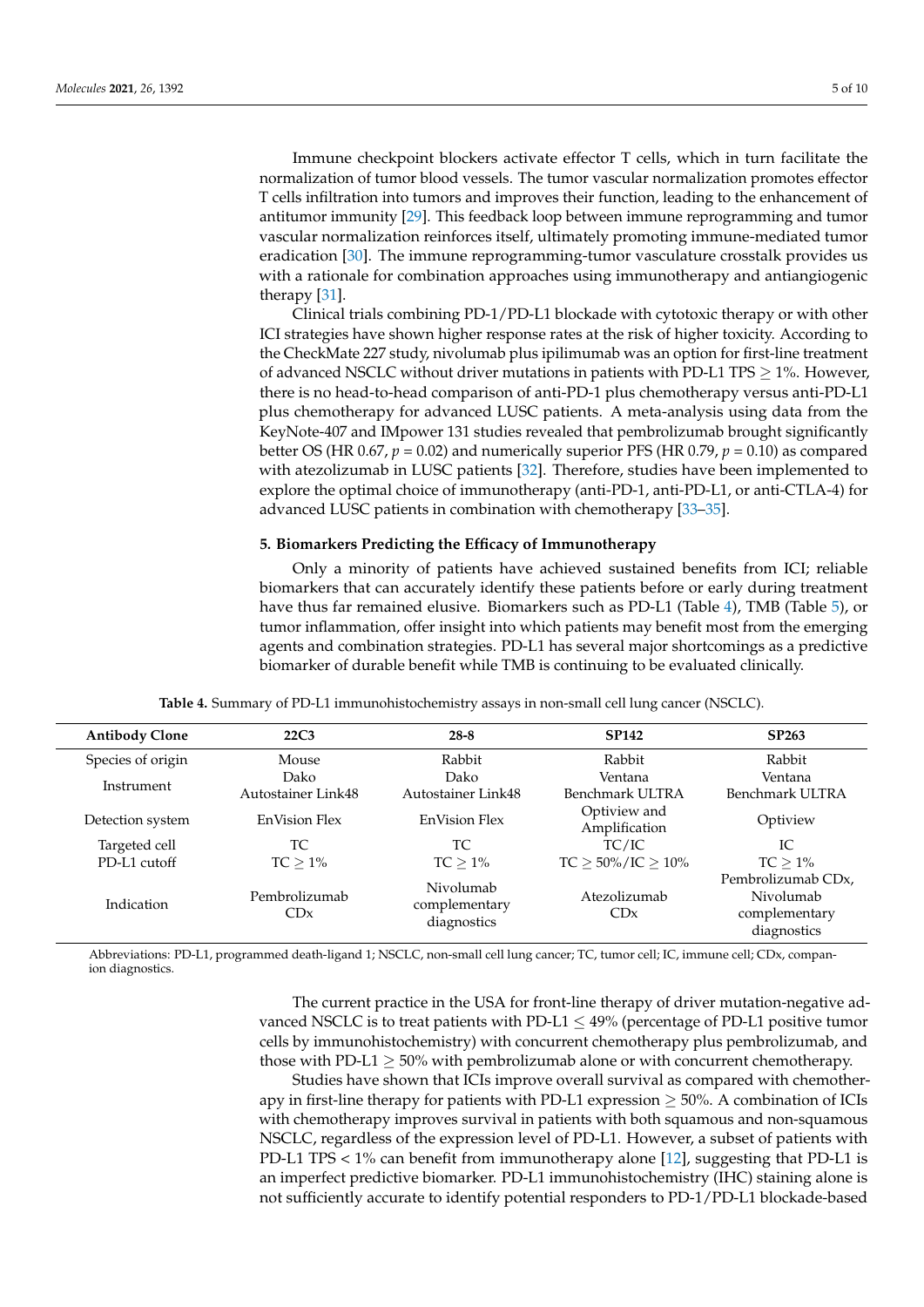immunotherapy in NSCLC [\[36](#page-8-17)[,37\]](#page-8-18). In addition, heterogeneity within tumors, biopsies from primary versus metastatic lesions, different detection antibodies and cut-offs, staining procedures, and immune escape to PD-L1/PD-1 blockade are key factors that likely relate to the predictive value of PD-L1 [\[38](#page-8-19)[–40\]](#page-9-0). One approach to resolve the limitation of spatial resolution involves positron emission tomography (PET)-based PD-L1 imaging with zirconium-89-labeled atezolizumab [\[41](#page-9-1)[,42\]](#page-9-2). The technique, a noninvasive imaging of tumor PD-L1 expression in vivo, may enable patient selection from anti-PD-1/PD-L1 therapy and monitor PD-L1 expression during therapy [\[41\]](#page-9-1). Bensch F. et al. presented the initial results from a first-in-human study to assess the feasibility of imaging with zirconium-89-labeled atezolizumab and tested its potential to predict a clinical response to PD-L1 blockade in NSCLC [\[42\]](#page-9-2).

| Table 5. Overview of published studies assessing tumor mutational burden (TMB) in LUSC. |  |  |  |  |  |
|-----------------------------------------------------------------------------------------|--|--|--|--|--|
|-----------------------------------------------------------------------------------------|--|--|--|--|--|

<span id="page-5-0"></span>

| <b>Cancer Type</b>      | <b>NSCLC</b><br>$(n = 36)$                                                      | <b>Stage IV or Recurrent</b><br>NSCLC $(n = 312)$                                       | <b>Stage IV or Recurrent LUSC</b><br>$(n = 100)$                                              |
|-------------------------|---------------------------------------------------------------------------------|-----------------------------------------------------------------------------------------|-----------------------------------------------------------------------------------------------|
| Clinical trial/drug     | Anti-PD-1/PD-L1<br>monotherapy, anti-CTLA-<br>4/anti-PD-1/PD-L1<br>combinations | CheckMate 026/nivolumab or<br>platinum-based<br>chemotherapy                            | CheckMate227/nivolumab<br>plus ipilimumab, nivolumab<br>plus chemotherapy, or<br>chemotherapy |
| Definition of TMB       | The number of somatic<br>mutations by NGS                                       | The total number of somatic<br>missense mutations present in<br>a baseline tumor sample | NA                                                                                            |
| Detection method of TMB | FoundationOne assay                                                             | Whole-exome sequencing                                                                  | FoundationOne CD <sub>x</sub> assay                                                           |
| Cut-off value of TMB    | $>$ 20 mutations/Mb                                                             | $>$ 243 mutations                                                                       | $>10$ mutations/Mb                                                                            |
| Type of benefit         | RR, PFS, OS                                                                     | PFS, no benefit of OS                                                                   | ORR, PFS                                                                                      |

Abbreviations: TMB, tumor mutational burden; LUSC, lung squamous cell carcinoma; NSCLC, non-small cell lung cancer; PD-1, programmed death-1; PD-L1, programmed death ligand 1; CTLA-4, cytotoxic T lymphocyte antigen 4; NGS, next-generation sequencing; NA, not available; RR, response rate; PFS, progression-free survival; OS, overall survival; ORR, objective response rate.

> CheckMate 227 (nivolumab plus ipilimumab versus platinum-doublet chemotherapy as first-line therapy for advanced NSCLC) displayed that TMB correlated with the clinical response to combination therapy with nivolumab and ipilimumab as a first-line regimen for NSCLC [\[23\]](#page-8-6). The CheckMate 227 trial was the first study that evaluated TMB as a biomarker in NSCLC patients who received immunotherapy. A significant benefit such as prolonged PFS was not observed in the overall population who received the combination therapy as compared with chemotherapy alone. Patients with  $TMB \geq 10$  mutations/Mb who received the combination treatment showed significantly better PFS as compared with those who received chemotherapy alone, irrespective of the expression of PD-L1. TMB might be a predictive biomarker for NSCLC patients who would benefit from ICB-based therapy [\[43\]](#page-9-3).

> In the future, tumor biopsy tissue collected prior to treatment, on-treatment, and disease progression will likely enable greater sophistication in treatment selection and achieve immune eradication of tumors.

### **6. Strategies Overcoming Immunotherapy Resistance**

The biology underlying resistance is driven by the interplay between the immune system and tumor microenvironment (TME) and is influenced by multiple factors. Patients who have disease progression after receiving at least 6 weeks of exposure to PD-1/PD-L1 checkpoint inhibitors, but with PD/SD for  $\leq$ 6 months can be considered to have primary resistant disease. Patients with SD for  $\geq$ 6 months, who then had overall disease progression, independent of the target lesion measurements (overall tumor regression of <30% or tumor growth <20%), would be considered to have secondary resistance [\[44\]](#page-9-4).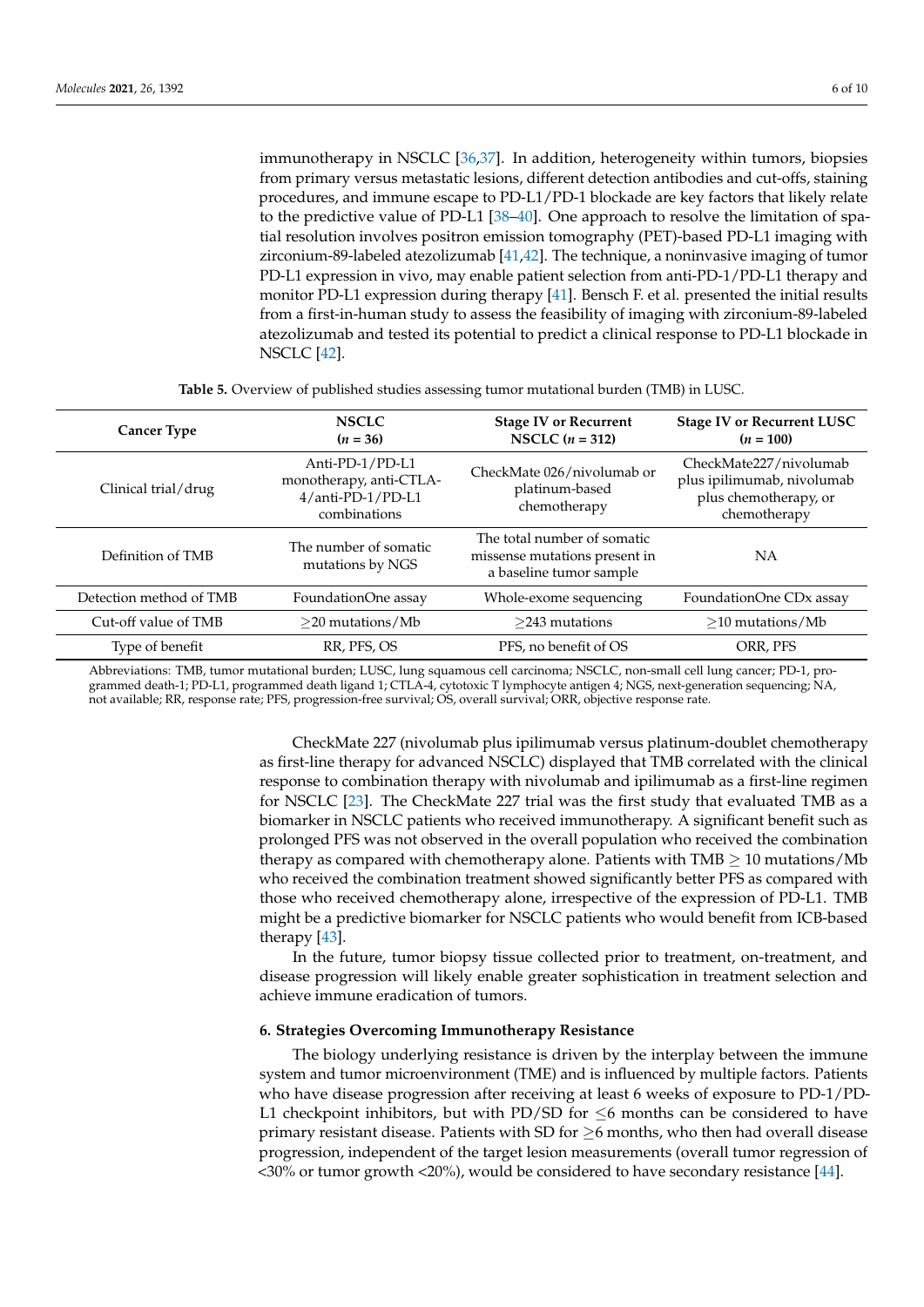ICIs-targeted regimens can fail patients because of primary resistance, when a cancer does not respond to immunotherapy, or acquired resistance, i.e., when a cancer initially responds but then progresses [\[44](#page-9-4)[,45\]](#page-9-5). Constitutive mechanisms of resistance to ICB therapies include innate PD-1 resistance signature (IPRES), oncogene activation (Wnt/β-catenin), loss of oncosuppressor genes (PTEN), downregulation of the type I IFN receptor IFNAR1 on cytotoxic T lymphocytes (CTLs), and poor infiltration by  $CDS<sup>+</sup>$  T cells. Acquired resistance to ICIs includes disruption/downregulation of antigen presentation machinery, loss of IFN-γ sensitivity, neoantigen depletion, tumor-mediated immune suppression or immune exclusion, and additional inhibitory checkpoints [\[45\]](#page-9-5).

Among tumor types, there appears to be an inverse association between overall response rate and the frequency of acquired resistance among responders to PD-1 blockade [\[46\]](#page-9-6). Strategies to combat resistance to immunotherapy involve enhancing antigenicity, modulation of TME, increasing immune cell activity, and overcoming resistance mediated by other upregulated immune checkpoints.

Mechanism-based strategies to overcome resistance to immune checkpoint targeted therapies (ICT) are urgently needed. Ishizuka J.J. et al. showed that loss of RNA-editing enzyme ADAR1 overcomes resistance to PD-1 checkpoint blockade caused by inactivation of antigen presentation in tumor cells [\[47\]](#page-9-7). Cortez M.A. et al. found that BMP7 impairs proinflammatory responses in the tumor microenvironment by inhibiting mitogen-activated protein kinase 14 (MAPK14) expression in macrophages and CD4<sup>+</sup> T cells. Knockdown of BMP7 in combination with anti-PD1 activates  $CD4^+$  and  $CD8^+$  T cells in tumors, decreases M2 macrophages, and resensitizes resistant tumors to immunotherapies [\[48\]](#page-9-8). Emerging evidence demonstrates that targeting epigenetic elements that promote tumor progression and inhibit immune cell activity can enhance antitumor immunity by reshaping the TME. Enhancer of zeste homolog 2 (EZH2), the catalytic subunit of polycomb repressive complex 2 (PRC2), inhibition can increase T regulatory cell trafficking, impair T regulatory cell capacity, increase antigen presentation, and increase antitumor immunity, making it a promising target for overcoming ICB resistance of certain cancers [\[49\]](#page-9-9).

The search for better prognostic and predictive biomarkers is ongoing and will be essential for improving patient selection for the growing list of therapeutic options [\[50\]](#page-9-10).

#### **7. Conclusions**

In-depth tumor analysis including whole-genome sequencing, single cell RNA-sequencing, multidimensional flow cytometry, or epigenetics might be implemented in the future in order to find individualized treatment strategies.

Consideration of common properties across SCCs as they relate to epigenetics, genomics, genetics, and transcriptomes may serve as a foundation for individual and combinatorial therapeutics, as well as understanding the mechanistic basis of treatment resistance.

The emergence of PD-1/PD-L1/CTLA-4-targeted therapy has revolutionized the standard care of LUSC patients, generating durable responses and prolonged overall survival. However, not all patients benefit from immunotherapy. Primary or acquired resistance prevents patients from experiencing tumor shrinkage or extended survival. Predictive biomarkers such as PD-L1, TMB, or tumor inflammation, deserve further study.

An improved understanding of the biology and molecular subtypes of non-small cell lung cancer has resulted in the development of new biomarker-directed therapies and has led to improvements in overall survival of patients with advanced or metastatic disease. Since the introduction of PD-1/PD-L1 blockers in 2015, patients without molecular therapeutic targets now receive treatment with one of the immune checkpoint therapies in the first-line setting, especially for squamous NSCLC patients. Compared with previous studies, we have focused on the landscape of ICB in metastatic lung squamous cell carcinoma [\[43,](#page-9-3)[51](#page-9-11)[,52\]](#page-9-12).

In conclusion, immunotherapy has changed the SOC for NSCLC, and has paved the way for a new treatment paradigm. Despite these advances, monumental efforts are still needed to significantly improve the outcome of patients with advanced/metastatic LUSC.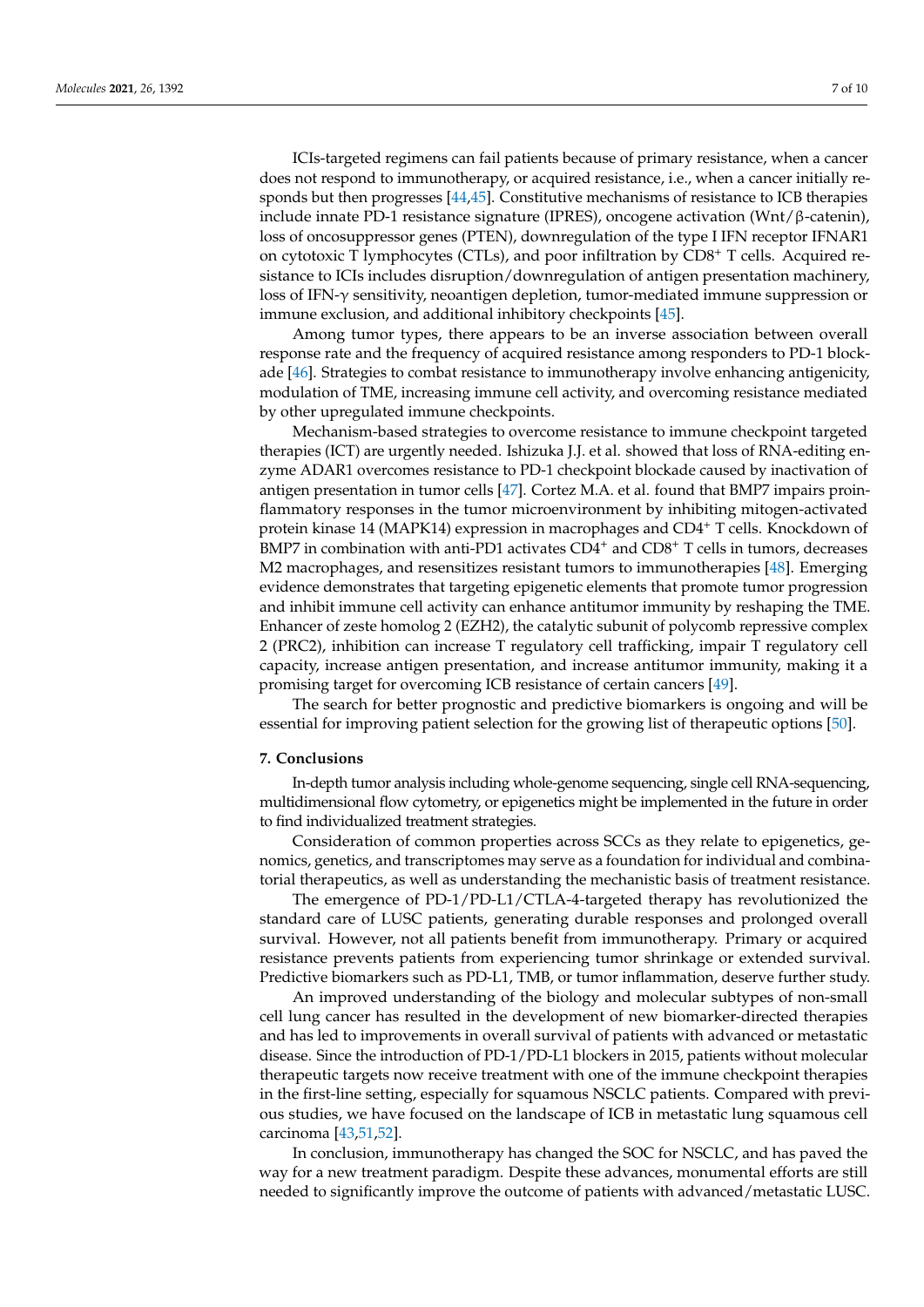**Funding:** This research was funded by National Science Foundation of China, grant number 81972707 and Shanghai Anticancer Association EYAS PROJECT, grant number SACA-CY19C19.

**Institutional Review Board Statement:** Not applicable.

**Informed Consent Statement:** Not applicable.

**Data Availability Statement:** Not applicable.

**Acknowledgments:** We thank the members of the Department of Oncology within Ruijin Hospital, Shanghai Jiao Tong University School of Medicine for helpful discussions.

**Conflicts of Interest:** The authors declare no conflict of interest.

### **References**

- <span id="page-7-0"></span>1. Siegel, R.L.; Miller, K.D.; Fuchs, H.E.; Jemal, A. Cancer Statistics, 2021. *CA A Cancer J. Clin.* **2021**, *71*, 7–33. [\[CrossRef\]](http://doi.org/10.3322/caac.21654) [\[PubMed\]](http://www.ncbi.nlm.nih.gov/pubmed/33433946)
- <span id="page-7-1"></span>2. Sung, H.; Ferlay, J.; Siegel, R.L.; Laversanne, M.; Soerjomataram, I.; Jemal, A.; Bray, F. Global cancer statistics 2020: GLOBOCAN
- <span id="page-7-2"></span>estimates of incidence and mortality worldwide for 36 cancers in 185 countries. *CA A Cancer J. Clin.* **2021**. [\[CrossRef\]](http://doi.org/10.3322/caac.21660) [\[PubMed\]](http://www.ncbi.nlm.nih.gov/pubmed/33538338) 3. Drilon, A.; Rekhtman, N.; Ladanyi, M.; Paik, P. Squamous-cell carcinomas of the lung: Emerging biology, controversies, and the promise of targeted therapy. *Lancet Oncol.* **2012**, *13*, e418–e426. [\[CrossRef\]](http://doi.org/10.1016/S1470-2045(12)70291-7)
- <span id="page-7-3"></span>4. Comprehensive genomic characterization of squamous cell lung cancers. *Nature* **2012**, *489*, 519–525. [\[CrossRef\]](http://doi.org/10.1038/nature11404) [\[PubMed\]](http://www.ncbi.nlm.nih.gov/pubmed/22960745)
- <span id="page-7-4"></span>5. Socinski, M.A.; Bondarenko, I.; Karaseva, N.A.; Makhson, A.M.; Vynnychenko, I.; Okamoto, I.; Hon, J.K.; Hirsh, V.; Bhar, P.; Zhang, H.; et al. Weekly nab-paclitaxel in combination with carboplatin versus solvent-based paclitaxel plus carboplatin as first-line therapy in patients with advanced non-small-cell lung cancer: Final results of a phase III trial. *J. Clin. Oncol. Off. J. Am. Soc. Clin. Oncol.* **2012**, *30*, 2055–2062. [\[CrossRef\]](http://doi.org/10.1200/JCO.2011.39.5848) [\[PubMed\]](http://www.ncbi.nlm.nih.gov/pubmed/22547591)
- <span id="page-7-5"></span>6. Lu, S.; Chen, Z.; Hu, C.; Zhang, J.; Chen, Y.; Song, Y.; Zhao, Q.; Fan, Y.; Wu, G.; Ma, Z.; et al. Nedaplatin Plus Docetaxel Versus Cisplatin Plus Docetaxel as First-Line Chemotherapy for Advanced Squamous Cell Carcinoma of the Lung—A Multicenter, Open-label, Randomized, Phase III Trial. *J. Thorac. Oncol. Off. Publ. Int. Assoc. Study Lung Cancer* **2018**, *13*, 1743–1749. [\[CrossRef\]](http://doi.org/10.1016/j.jtho.2018.07.006) [\[PubMed\]](http://www.ncbi.nlm.nih.gov/pubmed/30017831)
- <span id="page-7-6"></span>7. Pirker, R.; Pereira, J.R.; Szczesna, A.; von Pawel, J.; Krzakowski, M.; Ramlau, R.; Vynnychenko, I.; Park, K.; Yu, C.T.; Ganul, V.; et al. Cetuximab plus chemotherapy in patients with advanced non-small-cell lung cancer (FLEX): An open-label randomised phase III trial. *Lancet* **2009**, *373*, 1525–1531. [\[CrossRef\]](http://doi.org/10.1016/S0140-6736(09)60569-9)
- <span id="page-7-7"></span>8. Thatcher, N.; Hirsch, F.R.; Luft, A.V.; Szczesna, A.; Ciuleanu, T.E.; Dediu, M.; Ramlau, R.; Galiulin, R.K.; Bálint, B.; Losonczy, G.; et al. Necitumumab plus gemcitabine and cisplatin versus gemcitabine and cisplatin alone as first-line therapy in patients with stage IV squamous non-small-cell lung cancer (SQUIRE): An open-label, randomised, controlled phase 3 trial. *Lancet Oncol.* **2015**, *16*, 763–774. [\[CrossRef\]](http://doi.org/10.1016/S1470-2045(15)00021-2)
- <span id="page-7-8"></span>9. Lee, J.S.; Ruppin, E. Multiomics Prediction of Response Rates to Therapies to Inhibit Programmed Cell Death 1 and Programmed Cell Death 1 Ligand 1. *JAMA Oncol.* **2019**, *5*, 1614–1618. [\[CrossRef\]](http://doi.org/10.1001/jamaoncol.2019.2311) [\[PubMed\]](http://www.ncbi.nlm.nih.gov/pubmed/31436822)
- <span id="page-7-9"></span>10. Zhang, X.C.; Wang, J.; Shao, G.G.; Wang, Q.; Qu, X.; Wang, B.; Moy, C.; Fan, Y.; Albertyn, Z.; Huang, X.; et al. Comprehensive genomic and immunological characterization of Chinese non-small cell lung cancer patients. *Nat. Commun.* **2019**, *10*, 1772. [\[CrossRef\]](http://doi.org/10.1038/s41467-019-09762-1)
- <span id="page-7-10"></span>11. Herbst, R.S.; Baas, P.; Kim, D.W.; Felip, E.; Pérez-Gracia, J.L.; Han, J.Y.; Molina, J.; Kim, J.H.; Arvis, C.D.; Ahn, M.J.; et al. Pembrolizumab versus docetaxel for previously treated, PD-L1-positive, advanced non-small-cell lung cancer (KEYNOTE-010): A randomised controlled trial. *Lancet* **2016**, *387*, 1540–1550. [\[CrossRef\]](http://doi.org/10.1016/S0140-6736(15)01281-7)
- <span id="page-7-11"></span>12. Brahmer, J.; Reckamp, K.L.; Baas, P.; Crinò, L.; Eberhardt, W.E.; Poddubskaya, E.; Antonia, S.; Pluzanski, A.; Vokes, E.E.; Holgado, E.; et al. Nivolumab versus Docetaxel in Advanced Squamous-Cell Non-Small-Cell Lung Cancer. *N. Engl. J. Med.* **2015**, *373*, 123–135. [\[CrossRef\]](http://doi.org/10.1056/NEJMoa1504627) [\[PubMed\]](http://www.ncbi.nlm.nih.gov/pubmed/26028407)
- 13. Horn, L.; Spigel, D.R.; Vokes, E.E.; Holgado, E.; Ready, N.; Steins, M.; Poddubskaya, E.; Borghaei, H.; Felip, E.; Paz-Ares, L.; et al. Nivolumab Versus Docetaxel in Previously Treated Patients With Advanced Non-Small-Cell Lung Cancer: Two-Year Outcomes From Two Randomized, Open-Label, Phase III Trials (CheckMate 017 and CheckMate 057). *J. Clin. Oncol. Off. J. Am. Soc. Clin. Oncol.* **2017**, *35*, 3924–3933. [\[CrossRef\]](http://doi.org/10.1200/JCO.2017.74.3062) [\[PubMed\]](http://www.ncbi.nlm.nih.gov/pubmed/29023213)
- <span id="page-7-12"></span>14. Vokes, E.E.; Ready, N.; Felip, E.; Horn, L.; Burgio, M.A.; Antonia, S.J.; Arén Frontera, O.; Gettinger, S.; Holgado, E.; Spigel, D.; et al. Nivolumab versus docetaxel in previously treated advanced non-small-cell lung cancer (CheckMate 017 and CheckMate 057): 3-year update and outcomes in patients with liver metastases. *Ann. Oncol. Off. J. Eur. Soc. Med. Oncol.* **2018**, *29*, 959–965. [\[CrossRef\]](http://doi.org/10.1093/annonc/mdy041)
- <span id="page-7-13"></span>15. Wu, Y.L.; Lu, S.; Cheng, Y.; Zhou, C.; Wang, J.; Mok, T.; Zhang, L.; Tu, H.Y.; Wu, L.; Feng, J.; et al. Nivolumab Versus Docetaxel in a Predominantly Chinese Patient Population With Previously Treated Advanced NSCLC: CheckMate 078 Randomized Phase III Clinical Trial. *J. Thorac. Oncol. Off. Publ. Int. Assoc. Study Lung Cancer* **2019**, *14*, 867–875. [\[CrossRef\]](http://doi.org/10.1016/j.jtho.2019.01.006)
- <span id="page-7-14"></span>16. Fehrenbacher, L.; Spira, A.; Ballinger, M.; Kowanetz, M.; Vansteenkiste, J.; Mazieres, J.; Park, K.; Smith, D.; Artal-Cortes, A.; Lewanski, C.; et al. Atezolizumab versus docetaxel for patients with previously treated non-small-cell lung cancer (POPLAR): A multicentre, open-label, phase 2 randomised controlled trial. *Lancet* **2016**, *387*, 1837–1846. [\[CrossRef\]](http://doi.org/10.1016/S0140-6736(16)00587-0)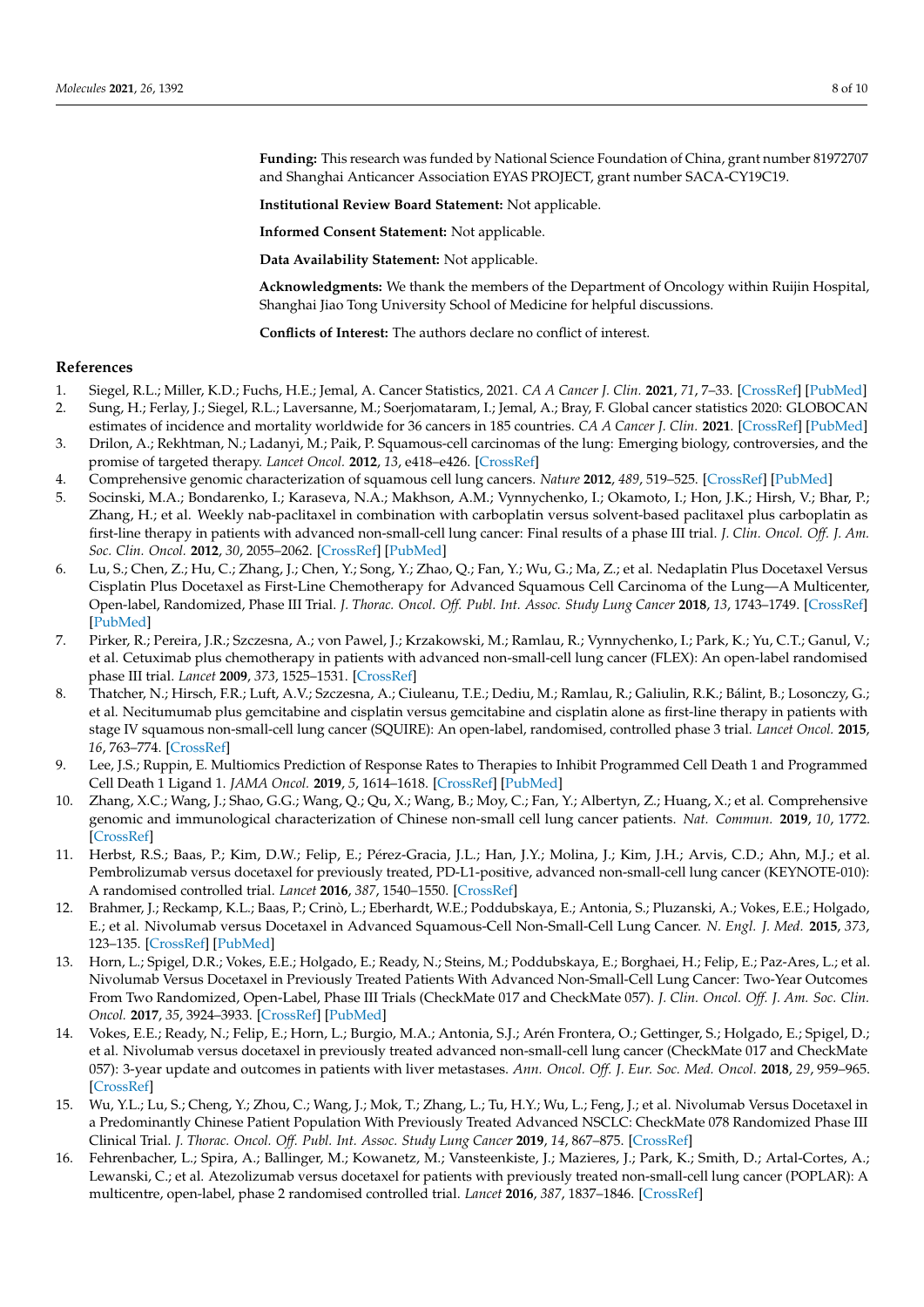- <span id="page-8-0"></span>17. Rittmeyer, A.; Barlesi, F.; Waterkamp, D.; Park, K.; Ciardiello, F.; von Pawel, J.; Gadgeel, S.M.; Hida, T.; Kowalski, D.M.; Dols, M.C.; et al. Atezolizumab versus docetaxel in patients with previously treated non-small-cell lung cancer (OAK): A phase 3, open-label, multicentre randomised controlled trial. *Lancet* **2017**, *389*, 255–265. [\[CrossRef\]](http://doi.org/10.1016/S0140-6736(16)32517-X)
- <span id="page-8-1"></span>18. Gandara, D.R.; von Pawel, J.; Mazieres, J.; Sullivan, R.; Helland, Å.; Han, J.Y.; Ponce Aix, S.; Rittmeyer, A.; Barlesi, F.; Kubo, T.; et al. Atezolizumab Treatment beyond Progression in Advanced NSCLC: Results From the Randomized, Phase III OAK Study. *J. Thorac. Oncol. Off. Publ. Int. Assoc. Study Lung Cancer* **2018**, *13*, 1906–1918. [\[CrossRef\]](http://doi.org/10.1016/j.jtho.2018.08.2027) [\[PubMed\]](http://www.ncbi.nlm.nih.gov/pubmed/30217492)
- <span id="page-8-2"></span>19. Reck, M.; Rodríguez-Abreu, D.; Robinson, A.G.; Hui, R.; Csőszi, T.; Fülöp, A.; Gottfried, M.; Peled, N.; Tafreshi, A.; Cuffe, S.; et al. Pembrolizumab versus Chemotherapy for PD-L1-Positive Non-Small-Cell Lung Cancer. *N. Engl. J. Med.* **2016**, *375*, 1823–1833. [\[CrossRef\]](http://doi.org/10.1056/NEJMoa1606774)
- <span id="page-8-3"></span>20. Mok, T.S.K.; Wu, Y.L.; Kudaba, I.; Kowalski, D.M.; Cho, B.C.; Turna, H.Z.; Castro, G., Jr.; Srimuninnimit, V.; Laktionov, K.K.; Bondarenko, I.; et al. Pembrolizumab versus chemotherapy for previously untreated, PD-L1-expressing, locally advanced or metastatic non-small-cell lung cancer (KEYNOTE-042): A randomised, open-label, controlled, phase 3 trial. *Lancet* **2019**, *393*, 1819–1830. [\[CrossRef\]](http://doi.org/10.1016/S0140-6736(18)32409-7)
- <span id="page-8-4"></span>21. Paz-Ares, L.; Luft, A.; Vicente, D.; Tafreshi, A.; Gümüş, M.; Mazières, J.; Hermes, B.; Çay Şenler, F.; Csőszi, T.; Fülöp, A.; et al. Pembrolizumab plus Chemotherapy for Squamous Non-Small-Cell Lung Cancer. *N. Engl. J. Med.* **2018**, *379*, 2040–2051. [\[CrossRef\]](http://doi.org/10.1056/NEJMoa1810865) [\[PubMed\]](http://www.ncbi.nlm.nih.gov/pubmed/30280635)
- <span id="page-8-5"></span>22. Jotte, R.; Cappuzzo, F.; Vynnychenko, I.; Stroyakovskiy, D.; Rodríguez-Abreu, D.; Hussein, M.; Soo, R.; Conter, H.J.; Kozuki, T.; Huang, K.C.; et al. Atezolizumab in Combination With Carboplatin and Nab-Paclitaxel in Advanced Squamous NSCLC (IMpower131): Results From a Randomized Phase III Trial. *J. Thorac. Oncol. Off. Publ. Int. Assoc. Study Lung Cancer* **2020**, *15*, 1351–1360. [\[CrossRef\]](http://doi.org/10.1016/j.jtho.2020.03.028)
- <span id="page-8-6"></span>23. Hellmann, M.D.; Ciuleanu, T.E.; Pluzanski, A.; Lee, J.S.; Otterson, G.A.; Audigier-Valette, C.; Minenza, E.; Linardou, H.; Burgers, S.; Salman, P.; et al. Nivolumab plus Ipilimumab in Lung Cancer with a High Tumor Mutational Burden. *N. Engl. J. Med.* **2018**, *378*, 2093–2104. [\[CrossRef\]](http://doi.org/10.1056/NEJMoa1801946) [\[PubMed\]](http://www.ncbi.nlm.nih.gov/pubmed/29658845)
- 24. Hellmann, M.D.; Paz-Ares, L.; Bernabe Caro, R.; Zurawski, B.; Kim, S.W.; Carcereny Costa, E.; Park, K.; Alexandru, A.; Lupinacci, L.; de la Mora Jimenez, E.; et al. Nivolumab plus Ipilimumab in Advanced Non-Small-Cell Lung Cancer. *N. Engl. J. Med.* **2019**, *381*, 2020–2031. [\[CrossRef\]](http://doi.org/10.1056/NEJMoa1910231)
- <span id="page-8-7"></span>25. Reck, M.; Schenker, M.; Lee, K.H.; Provencio, M.; Nishio, M.; Lesniewski-Kmak, K.; Sangha, R.; Ahmed, S.; Raimbourg, J.; Feeney, K.; et al. Nivolumab plus ipilimumab versus chemotherapy as first-line treatment in advanced non-small-cell lung cancer with high tumour mutational burden: Patient-reported outcomes results from the randomised, open-label, phase III CheckMate 227 trial. *Eur. J. Cancer* **2019**, *116*, 137–147. [\[CrossRef\]](http://doi.org/10.1016/j.ejca.2019.05.008)
- <span id="page-8-8"></span>26. Boussiotis, V.A. Molecular and Biochemical Aspects of the PD-1 Checkpoint Pathway. *N. Engl. J. Med.* **2016**, *375*, 1767–1778. [\[CrossRef\]](http://doi.org/10.1056/NEJMra1514296)
- <span id="page-8-9"></span>27. Larsen, T.V.; Hussmann, D.; Nielsen, A.L. PD-L1 and PD-L2 expression correlated genes in non-small-cell lung cancer. *Cancer Commun.* **2019**, *39*, 30. [\[CrossRef\]](http://doi.org/10.1186/s40880-019-0376-6)
- <span id="page-8-10"></span>28. Duan, J.; Cui, L.; Zhao, X.; Bai, H.; Cai, S.; Wang, G.; Zhao, Z.; Zhao, J.; Chen, S.; Song, J.; et al. Use of Immunotherapy With Programmed Cell Death 1 vs Programmed Cell Death Ligand 1 Inhibitors in Patients With Cancer: A Systematic Review and Meta-analysis. *JAMA Oncol.* **2020**, *6*, 375–384. [\[CrossRef\]](http://doi.org/10.1001/jamaoncol.2019.5367)
- <span id="page-8-11"></span>29. Hanahan, D.; Weinberg, R.A. Hallmarks of cancer: The next generation. *Cell* **2011**, *144*, 646–674. [\[CrossRef\]](http://doi.org/10.1016/j.cell.2011.02.013) [\[PubMed\]](http://www.ncbi.nlm.nih.gov/pubmed/21376230)
- <span id="page-8-12"></span>30. Huang, Y.; Kim, B.Y.S.; Chan, C.K.; Hahn, S.M.; Weissman, I.L.; Jiang, W. Improving immune-vascular crosstalk for cancer immunotherapy. *Nat. Rev. Immunol.* **2018**, *18*, 195–203. [\[CrossRef\]](http://doi.org/10.1038/nri.2017.145)
- <span id="page-8-13"></span>31. Liu, Z.; Wang, Y.; Huang, Y.; Kim, B.Y.S.; Shan, H.; Wu, D.; Jiang, W. Tumor Vasculatures: A New Target for Cancer Immunotherapy. *Trends Pharmacol. Sci.* **2019**, *40*, 613–623. [\[CrossRef\]](http://doi.org/10.1016/j.tips.2019.07.001) [\[PubMed\]](http://www.ncbi.nlm.nih.gov/pubmed/31331639)
- <span id="page-8-14"></span>32. Zhang, Y.; Zhou, H.; Zhang, L. Which is the optimal immunotherapy for advanced squamous non-small-cell lung cancer in combination with chemotherapy: Anti-PD-1 or anti-PD-L1? *J. Immunother. Cancer* **2018**, *6*, 135. [\[CrossRef\]](http://doi.org/10.1186/s40425-018-0427-6)
- <span id="page-8-15"></span>33. Zappasodi, R.; Merghoub, T.; Wolchok, J.D. Emerging Concepts for Immune Checkpoint Blockade-Based Combination Therapies. *Cancer Cell* **2018**, *33*, 581–598. [\[CrossRef\]](http://doi.org/10.1016/j.ccell.2018.03.005)
- 34. O'Donnell, J.S.; Teng, M.W.L.; Smyth, M.J. Cancer immunoediting and resistance to T cell-based immunotherapy. *Nat. Rev. Clin. Oncol.* **2019**, *16*, 151–167. [\[CrossRef\]](http://doi.org/10.1038/s41571-018-0142-8)
- <span id="page-8-16"></span>35. Hegde, P.S.; Chen, D.S. Top 10 Challenges in Cancer Immunotherapy. *Immunity* **2020**, *52*, 17–35. [\[CrossRef\]](http://doi.org/10.1016/j.immuni.2019.12.011)
- <span id="page-8-17"></span>36. Phillips, T.; Simmons, P.; Inzunza, H.D.; Cogswell, J.; Novotny, J., Jr.; Taylor, C.; Zhang, X. Development of an automated PD-L1 immunohistochemistry (IHC) assay for non-small cell lung cancer. *Appl. Immunohistochem. Mol. Morphol. Aimm* **2015**, *23*, 541–549. [\[CrossRef\]](http://doi.org/10.1097/PAI.0000000000000256)
- <span id="page-8-18"></span>37. McLaughlin, J.; Han, G.; Schalper, K.A.; Carvajal-Hausdorf, D.; Pelekanou, V.; Rehman, J.; Velcheti, V.; Herbst, R.; LoRusso, P.; Rimm, D.L. Quantitative Assessment of the Heterogeneity of PD-L1 Expression in Non-Small-Cell Lung Cancer. *JAMA Oncol.* **2016**, *2*, 46–54. [\[CrossRef\]](http://doi.org/10.1001/jamaoncol.2015.3638) [\[PubMed\]](http://www.ncbi.nlm.nih.gov/pubmed/26562159)
- <span id="page-8-19"></span>38. Kim, J.M.; Chen, D.S. Immune escape to PD-L1/PD-1 blockade: Seven steps to success (or failure). *Ann. Oncol. Off. J. Eur. Soc. Med. Oncol.* **2016**, *27*, 1492–1504. [\[CrossRef\]](http://doi.org/10.1093/annonc/mdw217) [\[PubMed\]](http://www.ncbi.nlm.nih.gov/pubmed/27207108)
- 39. Lanitis, E.; Dangaj, D.; Irving, M.; Coukos, G. Mechanisms regulating T-cell infiltration and activity in solid tumors. *Ann. Oncol. Off. J. Eur. Soc. Med. Oncol.* **2017**, *28*, xii18–xii32. [\[CrossRef\]](http://doi.org/10.1093/annonc/mdx238) [\[PubMed\]](http://www.ncbi.nlm.nih.gov/pubmed/29045511)